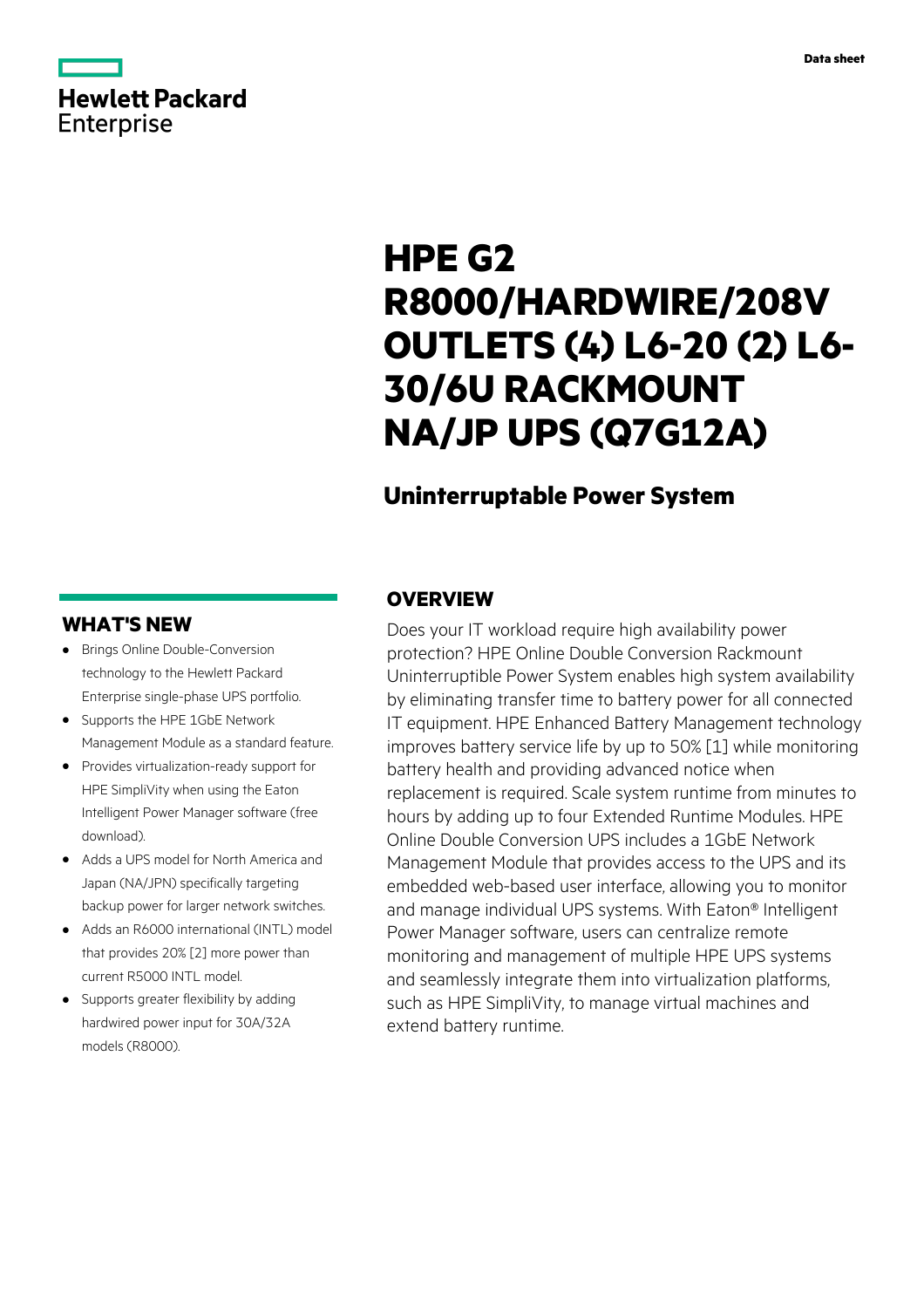### **FEATURES**

#### **Improve the Availability of Your IT Systems**

The HPE Online Double Conversion Rackmount Uninterruptible Power System utilizes a power topology that offers one of the highest levels of power protection by helping eliminate transfer time to battery power for all connected server, storage, and networking equipment.

HPE Enhanced Battery Management technology increases battery service life by up to 50% [1] through an advanced, three-stage charging technique that closely monitors battery health and provides advanced notice when batteries need replacement.

Scale UPS runtime from minutes to hours by adding up to four Extended Runtime Modules to your UPS.

#### **Monitor and Manage your HPE UPS from Across the Network**

The HPE Online Double Conversion Rackmount Uninterruptible Power System includes the new 1GbE Network Management Module that supports easy integration into most IT networks and access to the embedded web-based user interface for managing individual UPS systems.

Eaton Intelligent Power Manager (IPM) software, available via free download, enables remote monitoring and management of multiple Hewlett Packard Enterprise UPS systems across the network from a single interface.

Eaton IPM also supports seamless integration of Hewlett Packard Enterprise UPS systems into industry-leading virtualization platforms, such as HPE SimpliVity, allowing you to manage critical and non-critical virtual machines to extend battery runtime.

# **Technical specifications HPE G2 R8000/Hardwire/208V Outlets (4) L6-20 (2) L6-30/6U Rackmount NA/JP UPS**

| <b>Product Number</b>              | Q7G12A                                                                                                                                                                            |
|------------------------------------|-----------------------------------------------------------------------------------------------------------------------------------------------------------------------------------|
| <b>Form factor</b>                 | 6U rackmount                                                                                                                                                                      |
| <b>Power output</b>                | 8kVA (7.2kW)                                                                                                                                                                      |
| <b>Power distribution</b>          | Single-phase                                                                                                                                                                      |
| <b>UPS Battery type</b>            | Maintenance-free, sealed, valve-regulated lead acid (VRLA)                                                                                                                        |
| <b>Product Dimensions (metric)</b> | 259.08 x 439.42 X 762 mm                                                                                                                                                          |
| Weight                             | 88.6 kg                                                                                                                                                                           |
| Warranty                           | HPE Online Double Conversion Rackmount UPS are covered by a 3-year warranty which covers depot<br>repair of the UPS, or direct replacement of the UPS, including parts and labor. |